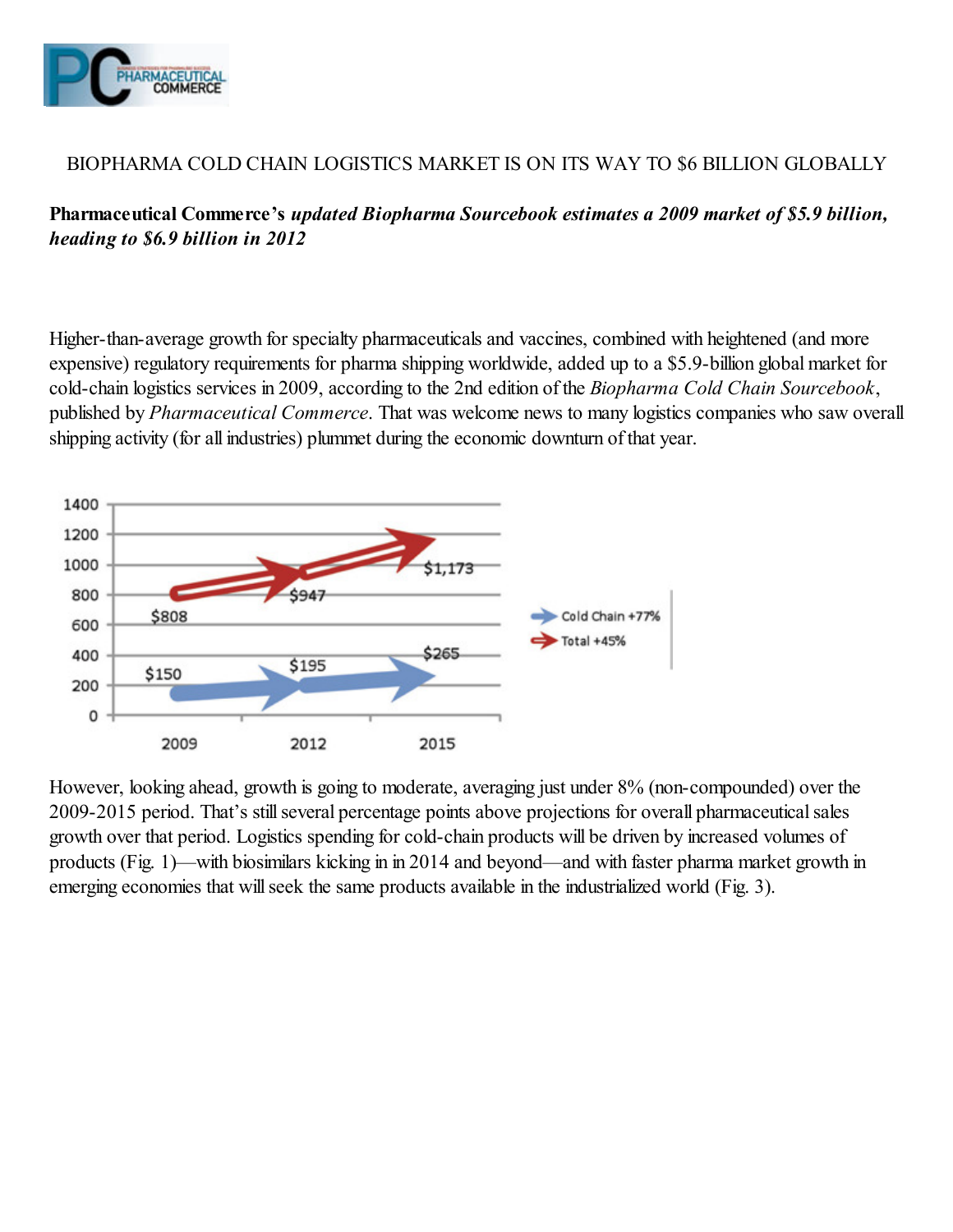

"Increases in volumes of cold-chain pharmaceutical shipments do not track directly with increased sales," comments Mark Lipowicz, a market analyst and co-author of the report, "because the newest high-value biotech drugs are also increasing in price by more than the industry average. Nevertheless, as their sales and volume both grow, and as regulatory requirements continue to tighten, the cost of delivering them will grow. "There is some activity in making cold chain logistics more affordable through better technology," Lipowicz goes on to say. A clear example of this is the effort by ocean shippers to capture some of the transoceanic business in cold chain pharma; ocean freight is orders of magnitude less expensive than air freight. In addition, there are ongoing efforts to make room-temperature vaccines, and reformulated pharmaceuticals that don't require refrigeration. "But it is still true," he says, "that pharma companies will spend what's necessary to ensure that their high-value products are maintained at controlled cold temperatures during transport."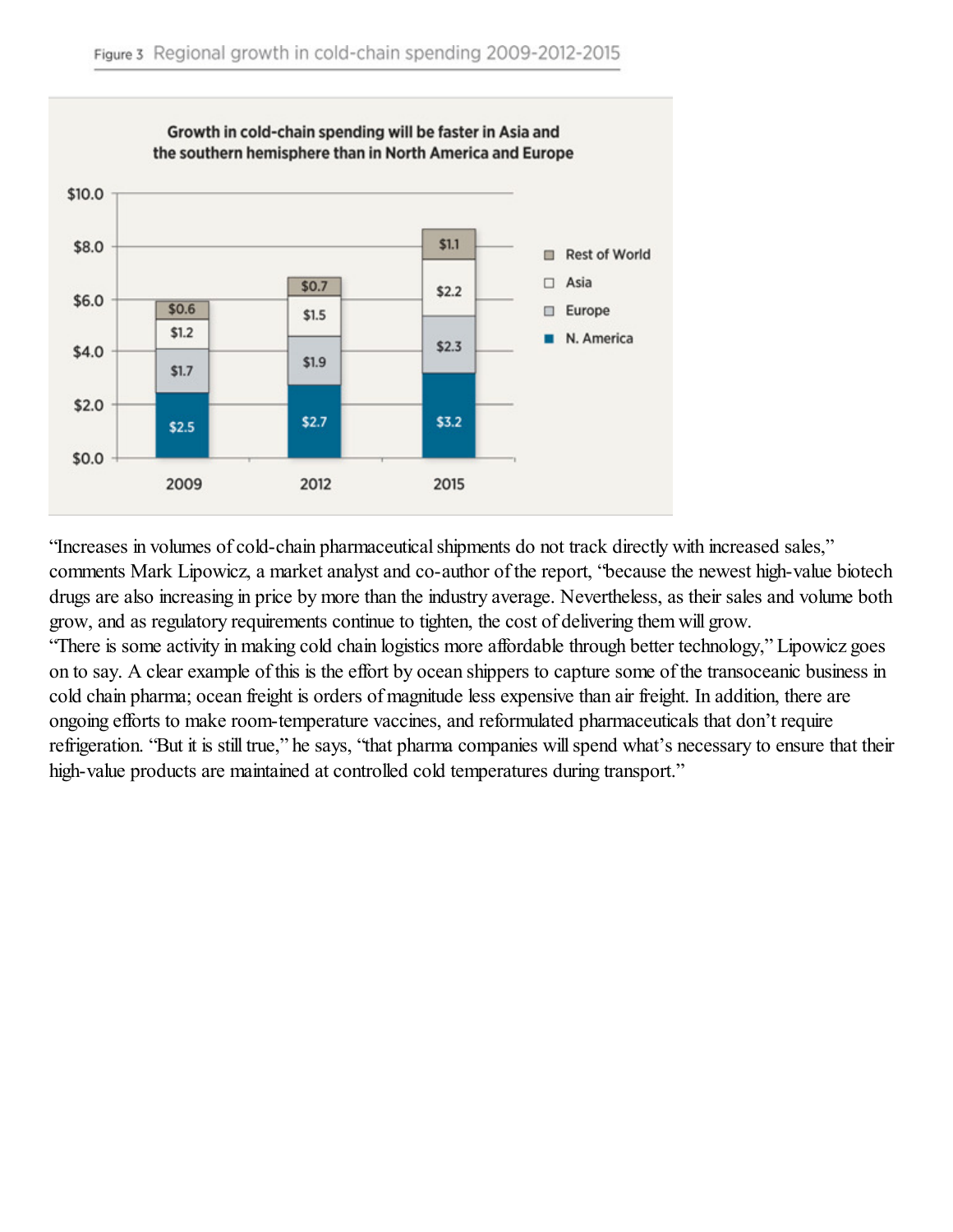## Figure 4 Nearly \$5 billion was spent on cold chain logistics in 2009. in a global pharma logistics market of nearly \$50 billion



## Import barriers

That's all the more true as more countries adopt stiffer regulations, and as the industry itself updates regulations not only for cold-chain products, but also "controlled room temperature" (CRT) ones—some of which will now be insulated during shipment to ensure that "room temperature" was actually maintained. Canada, Saudi Arabia, Singapore, Malaysia and Argentina are among the countries that have made documentation of individual shipments of cold chain pharmaceuticals an entry requirement. Europe has updated its Good Distribution Practices guidance, and US organizations like US Pharmacopeia and the Parenteral Drug Assn. are updating and expanding their guidance.

The general direction of these regulations is to formalize temperature-controlled shipping so that a continuous record is maintained from point of manufacture to point of dispensing. In the US, at least, this crosses several regulatory boundaries—FDA has little to do with retail or hospital pharmacies, for example, and so it imposes requirements on manufacturers to assure safe delivery. Manufacturers, in turn, write contract terms with their logistics providers to ensure tighter control of shipping conditions, and they, passing the requirements along, seek better service from trucking and air-freight companies (Fig. 4). All along this value chain, vendors are popping up with new or upgraded services.

In the past year, Singapore-based ocean shipper APL announced the SmarTemp system for monitoring onboard refrigerated containers via satellite communications; DB Schenker and Kirsen Security partnered to offer a landand sea-based tracking system; DHL has garnered QEP (Qualified Envirotainer Partner) certification from Envirotainer, the developer of powered unit-load devices for aircraft; and FedEx introduced a tracking service called SenseAware; to name a few. Cold storage capacity expressly for pharma has been announced by UPS, Marken, World Courier, Ocasa Logistics, MD Logistics and others. Last September, industry attendance was up by nearly 50%, and exhibitor count by 100% at the Cold Chain Distribution forum, according to sponsor IQPC (the 2011 meeting will be held Sept. 26-29 in Philadelphia; see iqpc.com.)

## Clinical logistics growth slowing

One exception to the ramp-up is clinical trial logistics, which the Sourcebook projects will grow only slightly, from \$2.6 billion in 2009 to \$2.8 billion by 2015. (Defining the cold-chain portion of this goes beyond the scope of the